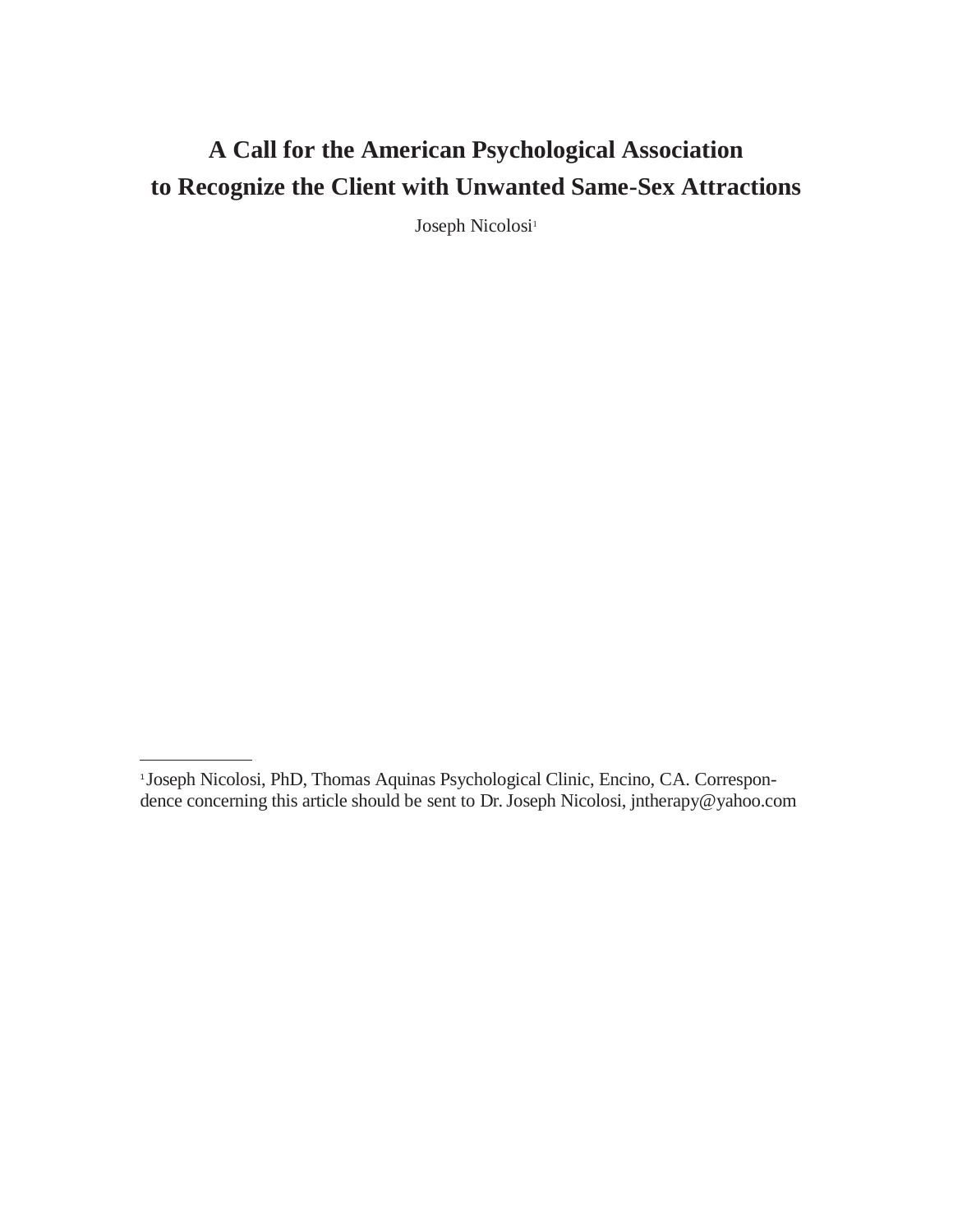## **Abstract**

Though the APA has endeavored to advocate for persons of various sexual orientations and gender identities, it has neglected to advocate for the homosexually oriented person who does not wish to claim a gay identity. This article discusses the possibility of decreasing unwanted homosexual attractions and exploring heterosexual potential and introduces the views of psychotherapists who support an individual's right to pursue such change. Those advocates include APA past presidents Nicholas Cummings and Robert Perloff. Other clinicians have published peer-reviewed data that provides supporting evidence for successful sexual-reorientation therapy. Four recommendations are proposed.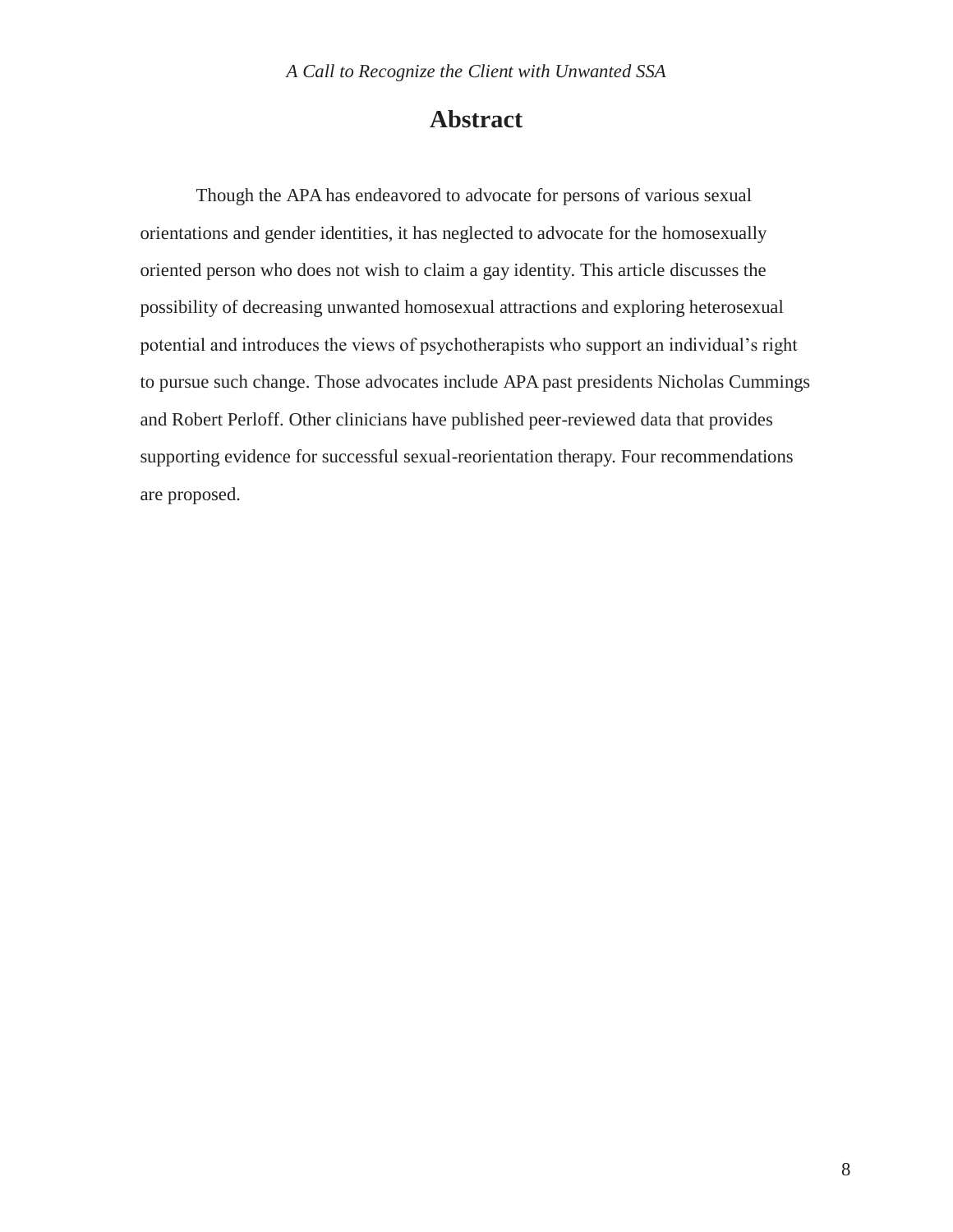## **A Call for the American Psychological Association to Recognize the Client with Unwanted Same-Sex Attractions**

Psychological science cannot be held to a standard of political correctness by either liberals or conservatives. Let's not sell psychological science short. Rather, let's continually strive for a full and accurate accounting of ways in which our science can better inform public policy.

—APA Past President Gerald Koocher (2006, p. 5)

In recent years, the American Psychological Association (APA) has taken a strong advocacy position in affirming persons of various sexual orientations and gender identities, including gays, lesbians, and bisexual and transgendered people. But there remains continued neglect for another sexual minority—the homosexually oriented person who does not wish to claim a gay identity. These men and women choose to deal with their same-sex attractions differently—not by embracing a gay self-label but by developing their heterosexual potential and diminishing what is for them a deeply dissatisfying and ego-dystonic erotic response.

#### **The Possibility of Change**

The APA states: "To date, there has been no scientifically adequate research to show that therapy aimed at changing sexual orientation (sometimes called reparative or conversion therapy) is safe or effective" (APA, 2008b). However, a large body of published literature demonstrates that some people can modify their homosexual orientation in a way that enables them to live satisfying heterosexual lives (Phelan, Whitehead, & Sutton, 2009). If the APAconsiders this entire body of classic literature as "scientifically inadequate," then practically every other psychotherapy approach in existence today also lacks sufficient evidence of its safety or effectiveness by APA standards.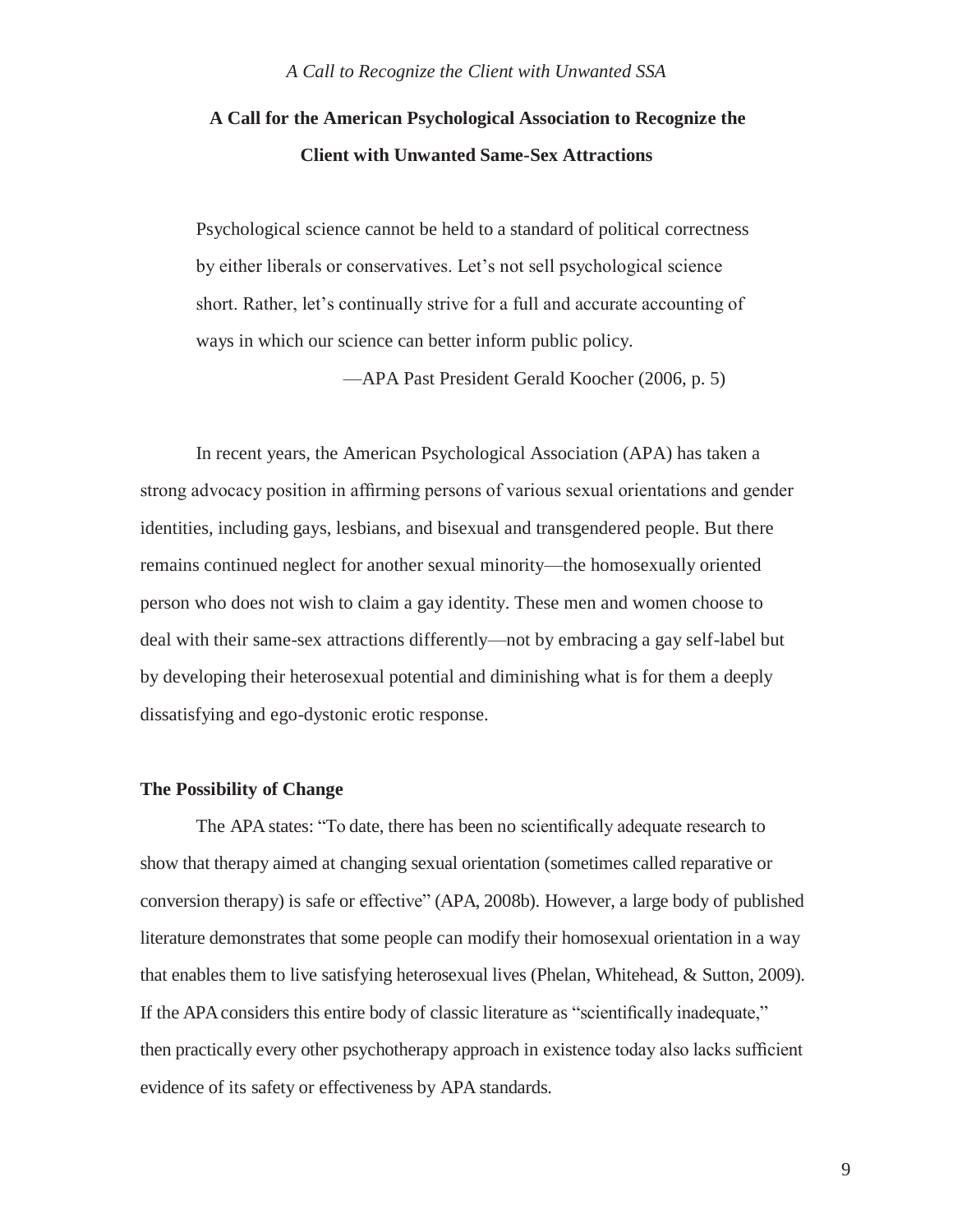Other public-policy statements by the APA have also discouraged the goal of change. "There is insufficient evidence to support the use of psychological interventions to change sexual orientation," said Judith M. Glassgold, PsyD, chair of the task force that issued the "Report of the A.P.A. Task Force on Appropriate Therapeutic Responses to Sexual Orientation" in August 2009. Glassgold states:

The research methods [of recent studies] are inadequate to determine the effectiveness of these interventions ....... At most, certain studies suggested that some individuals learned how to ignore or not act on their homosexual attractions. Yet, these studies did not indicate for whom this was possible, how long it lasted or its long-term mental health effects. (Mills, 2009)

The APA also warns about the possible harmful effects of reorientation therapy, postulating that the very existence of such therapy could pose "serious potential harm" to the health and well-being of lesbian, gay, and bisexual youth (Just the Facts Coalition, 2008). Yet in focusing only on the needs of gay-identified clients and failing to include individuals with unwanted same-sex attractions, psychologists have largely failed to respect the objectives of a valid subset of their clientele. These men and women believe that same-sex attractions can never be a part of their deepest identity, and they seek to decrease their homosexual attractions and explore their heterosexual potential.

I have heard numerous stories from my own clients and those of my colleagues about their difficulty finding a therapist who respects and supports their values. My clients say they were typically told by their therapists that change is neither possible nor desirable, and they were urged by the therapist to value (and embrace) a gay identity as a reflection of who they are and how they were made to be. Yet such a therapist-imposed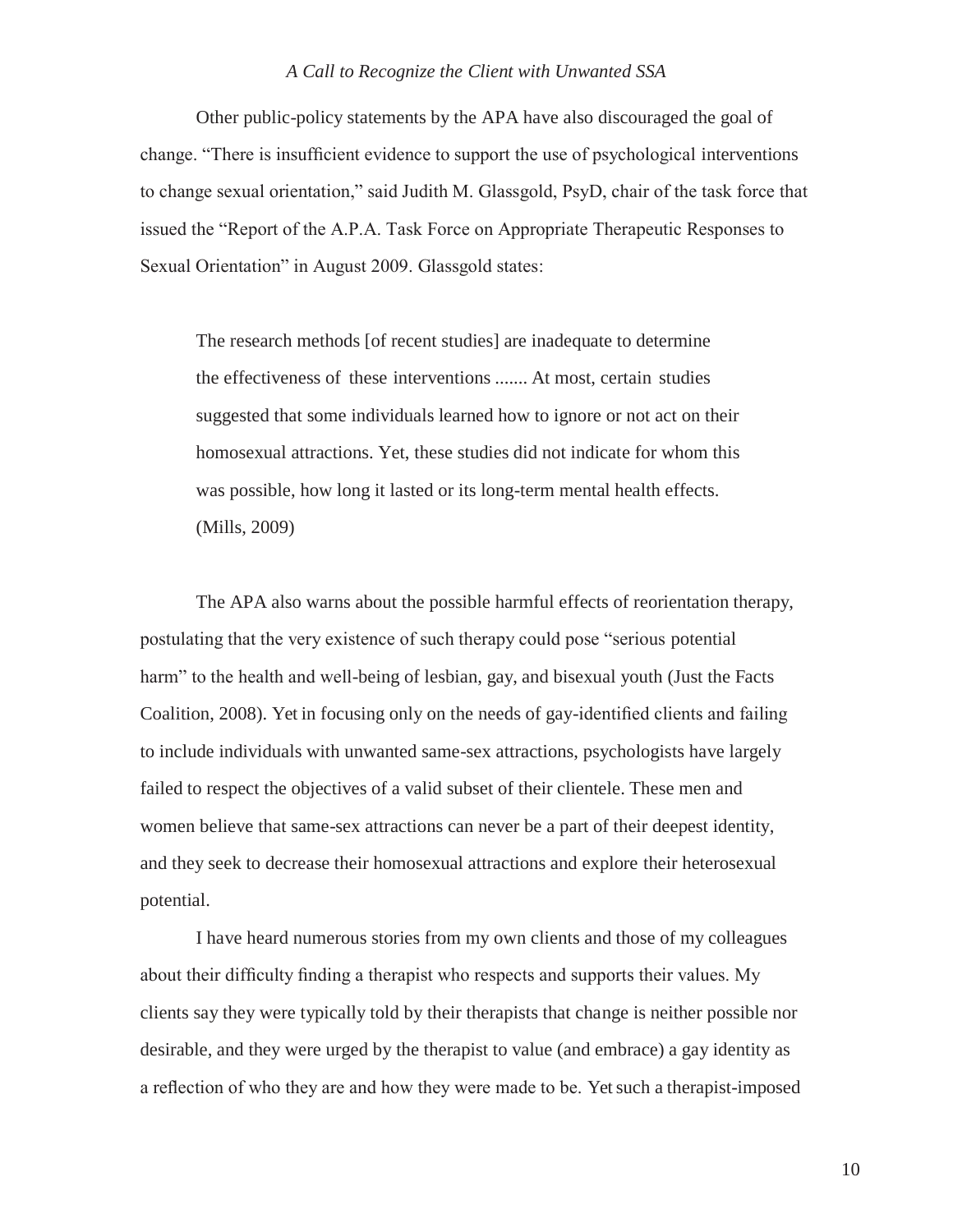goal negates a client's right to autonomy and self-determination. It undermines the value systems of clients who believe that humanity was designed for gender-complementary coupling. These clients deeply resent this imposition by their therapists of what is to them an alien and unsatisfying worldview.

The NARTH Practice Guidelines recognize the importance of client autonomy and self-determination, especially in Guidelines 3 and 4 (NARTH, 2010). Ironically, the American Psychological Association (2008b) states, "Mental health professional organizations call on their members to respect a person's [client's] right to selfdetermination . . ." (p. 8). As previously stated, however, in my own clinical experience the rights of clients who have traditional worldviews on sex and gender have often been violated.

The reverberations from the APA discouraging homosexuals from seeking change are widespread. This is especially true since the APA sets the precedent for other mental health organizations, including the American Counseling Association, the National Association of Social Workers, and the American Association of Marriage and Family Therapists.

There is no doubt that reorientation therapy is not for every client. Most clients will likely choose to live out and embrace their same-sex attractions. Clearly, respect for client diversity and autonomy requires that gay-affirming therapy be available for such people. But reorientation therapy must also be offered for those who believe that their deepest identity can never be gay. Too often, clients distressed by their same-sex attractions are simply seen within the mental health profession as cases of "unresolved homophobia" that the therapist has a duty to "resolve" through an imposed change in worldview, values, and perhaps even religious affiliation (Herek, Gillis, & Cogan, 2009). In my experience, rather than being victims of a phobia or mental illness, most of these men and women have, in fact, freely chosen to live out a gender-complementary understanding of the meaning of gender and personal wholeness.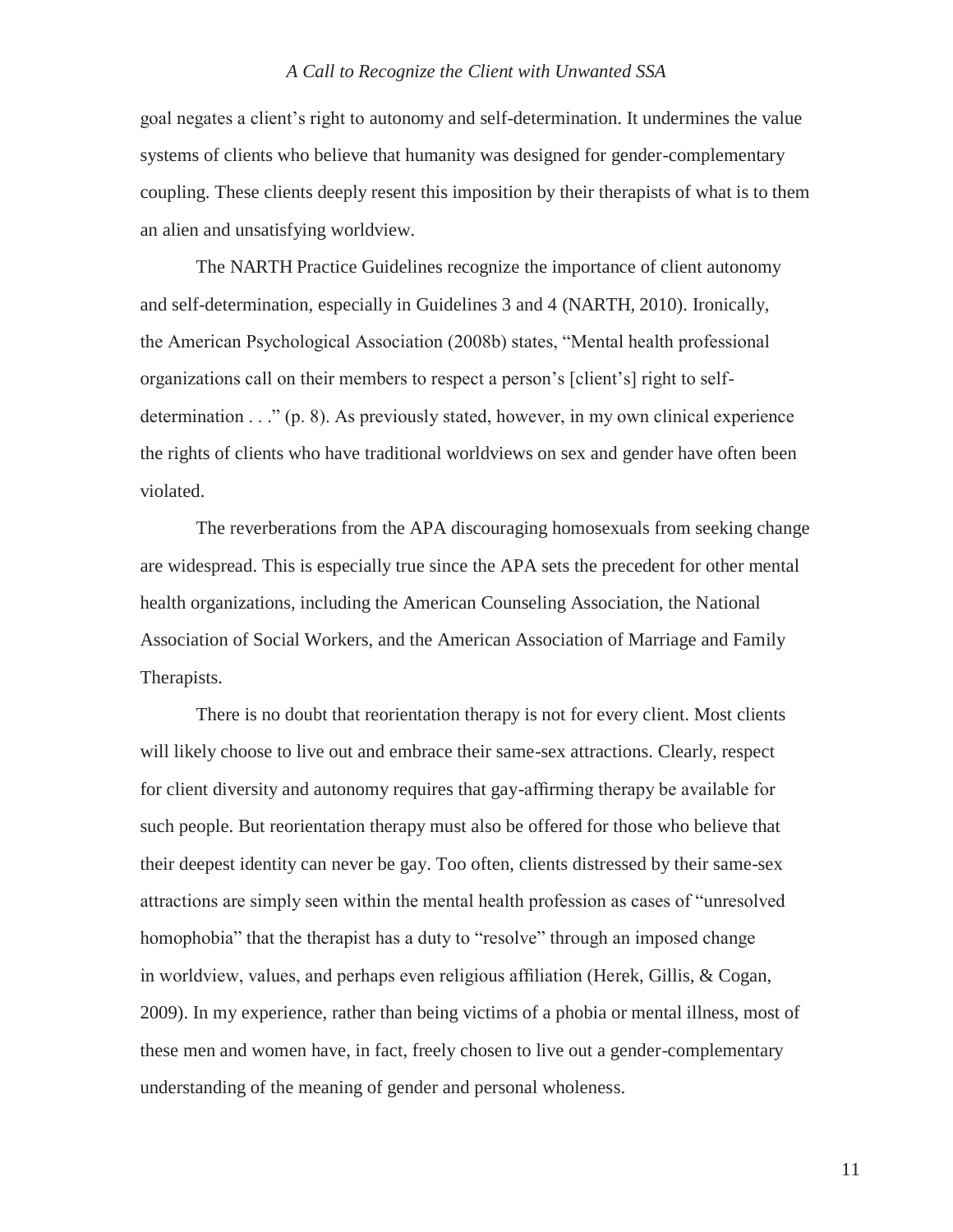#### **Who is the Nongay Homosexual?**

Most psychologists know little if anything about this sexual minority. Typically, clients who enter sexual reorientation therapy are culturally and religiously conservative. Rosik (2003) notes that such clients usually hold ethical and philosophical worldviews that clearly distinguish them from the client population that seeks gay-affirming therapy. These men and women typically believe that homosexuality distorts and misuses our emotional and physical design as gendered beings who are meant to fulfill each other in gender-complementary ways. Their first goal in psychotherapy is to control their unwanted same-sex behaviors; their second is, if such proves possible, to live a traditional life of marriage with children.

Official policy assumes that anyone who seeks to modify his or her sexual orientation must simply be motivated by fear, ignorance, or a phobia (Rosik, 2003). But as one former client who had described himself before coming to therapy as a "gay man" explained to me "All we know is that this path of change is right for us. Because in it we have found the healing, acceptance, brotherhood and peace that we had really been seeking all along." After I informed one 16-year-old client in his first session of the APA position—that homosexuality is nonproblematic—he responded: "Homosexuality may not be a problem for the APA, but it is a problem for me!"

The APA's Practice Guideline 3 states that sexual orientation change efforts (SOCE) are both ineffective and potentially harmful:

Reviews of the literature, spanning several decades, have consistently found that efforts to change sexual orientation were ineffective (APA, 2009a; Drescher, 2001; Haldeman, 1994; Murphy, 1992) ....... Therefore, in the current climate of evidence-based practice, SOCE cannot be recommended as effective treatment. Moreover, according to the APA policy on Appropriate Affirmative Responses to Sexual Orientation Distress and Change Efforts (APA, 2009a), ...... the benefits reported by participantsin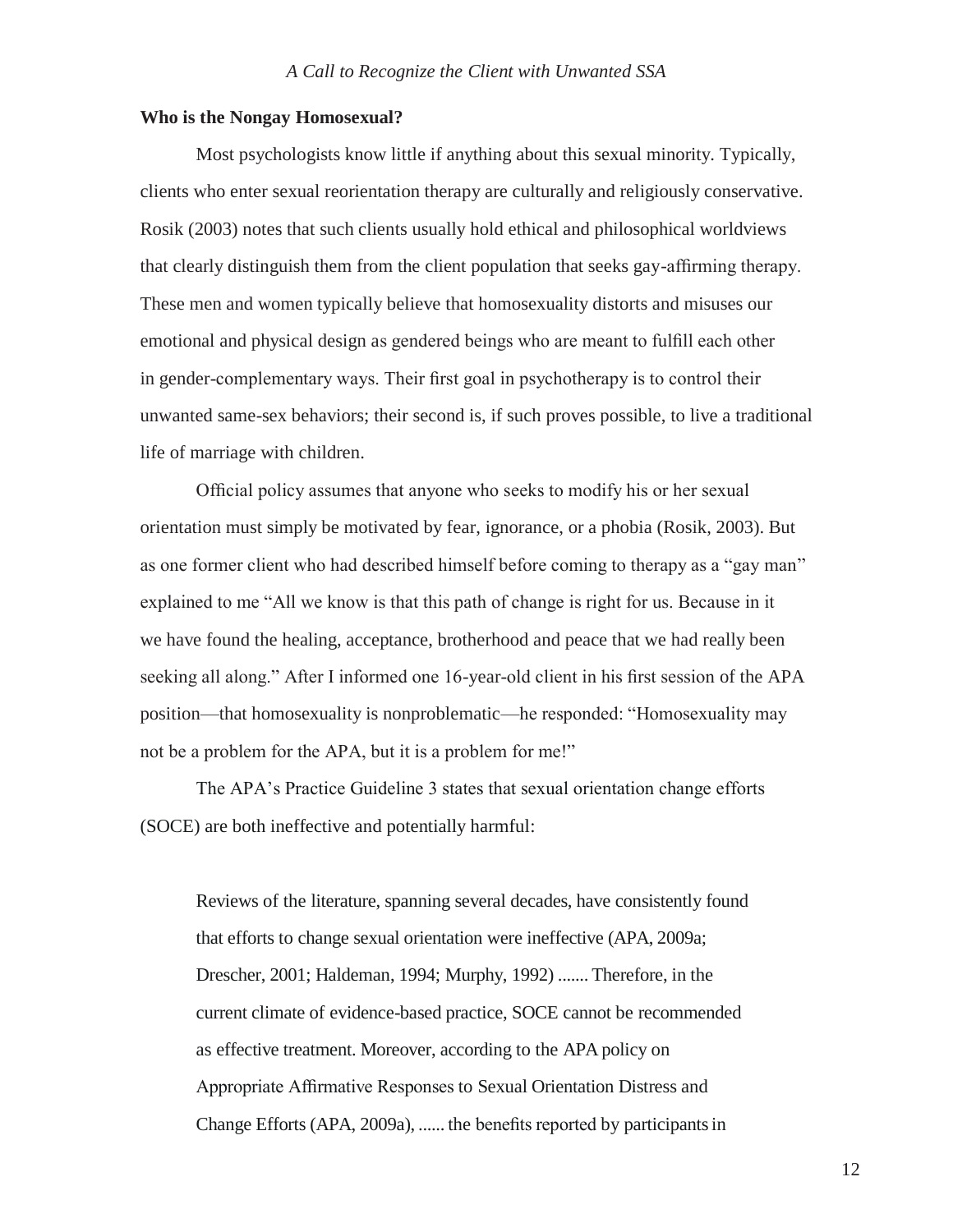sexual orientation change efforts can be gained through approaches that do not attempt to change sexual orientation (p. 121)." (2011, p. 3)

These claims are contradicted, however, by reviews of the literature showing many peer-reviewed studies of therapeutic effectiveness as well as minimal evidence of harm (Phelan et al., 2009; Phelan, 2014; Whitehead, 2009).

#### **A Brief History of Protests**

During the APA Annual Convention in 2000, Dr. Robert Spitzer encountered a group of protesters in front of the convention hall. Their protest signs read "Help Us Change," "Mental Health Rights for Ex-Gays," and "Ex-Gay is O.K. Too." As the architect of the 1973 decision to declassify homosexuality as a mental disorder, Spitzer was surprised by this encounter. His curiosity led to a dialogue with a few of the protesters, and he accepted an invitation to meet with them that night to hear their stories.

That meeting stimulated his interest in the experience of persons who had overcome unwanted same-sex attraction and culminated in a study conducted by Spitzer (2003) that was published in the *Archives of Sexual Behavior*. Spitzer found 200 men and women who had successfully transitioned out of homosexuality to heterosexuality. His study concluded that more than sexual behavior could be altered: "This study provides evidence that some gay men and lesbians are able to also change the core features of sexual orientation" (Spitzer, 2003, p. 415).

Summarizing the findings of his study, Spitzer (2003) concluded:

In the self-selected sample, almost all of tithe participants reported substantial changes in the core aspects of sexual orientation, not merely overt behavior. Even individuals who made a less substantial change in sexual orientation reported that the therapy was extremely beneficial in a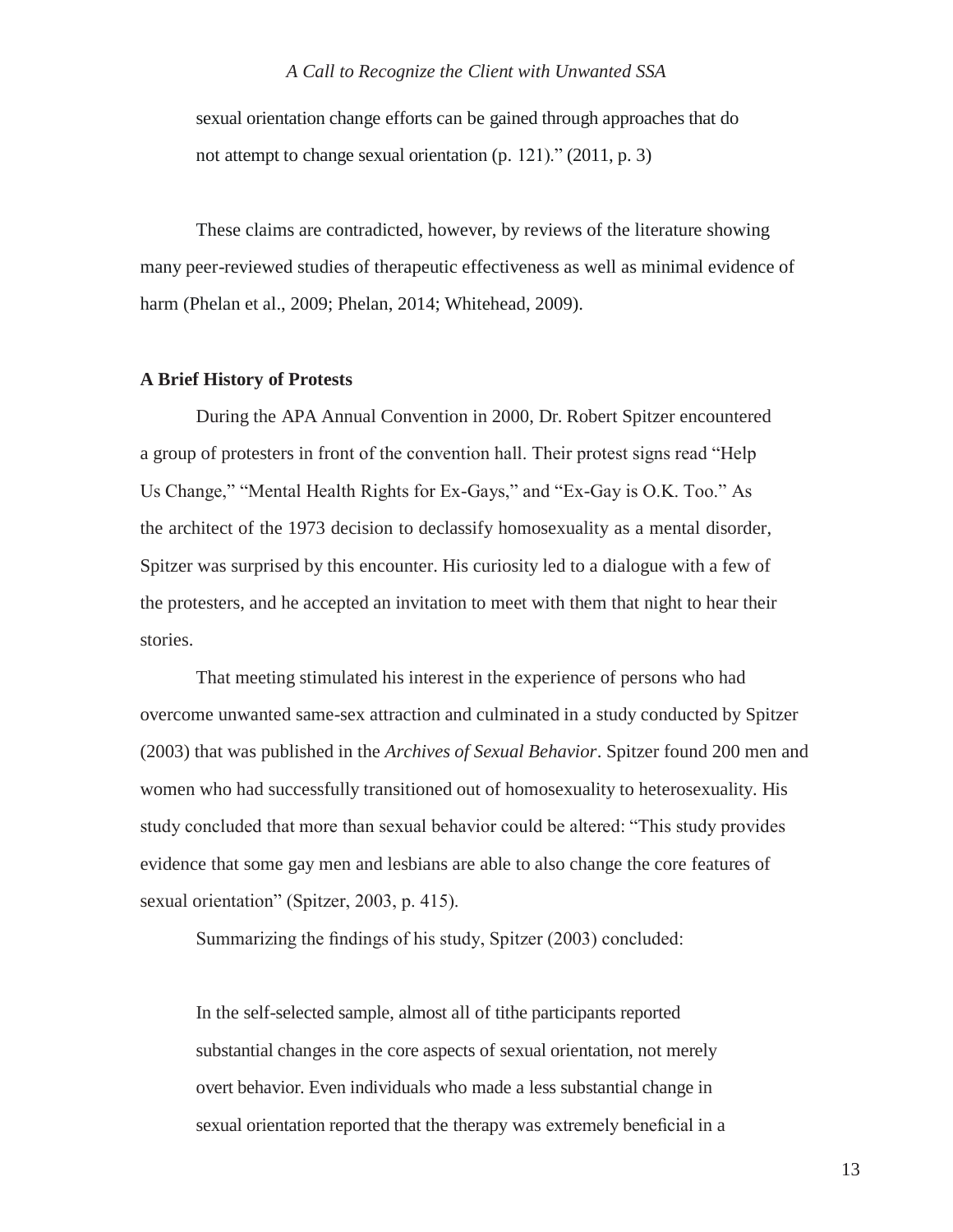variety of ways. Change in sexual orientation should be seen as complex and on a continuum. Some people appear able to change only sexual orientation self-identity. Others appear also able to change overt sexual behavior. This study provides evidence that some gay men and lesbians are able to also change the core features of sexual orientation. (p. 415)

Ten years after the study was published, Spitzer had a change of heart and expressed doubts about the veracity of the reports he had documented; but without any new data or even a new review by him of the existing published data, that data still stands.

Six years later, at the 2006 APA conference in New Orleans, picketers again called on the conference attendees. About fifty formerly gay men and women carried signs with slogans such as, "APA, Please Help Us!" "Keep My Choice Ethical!" and "Diversity Includes Us!" (NARTH, 2006, p. 2). Most of the psychologists who spoke to these picketers expressed surprise that reorientation therapies were in any way restricted.

If a person is not satisfied being gay, why should he or she not have help to reduce unwanted homosexuality and develop heterosexual potential? Asked this very question during the town hall meeting at the 2006 APA conference, then-president Gerald Koocher agreed that this kind of help should be available. Highlighting the importance of client autonomy and self-determination, Dr. Koocher stated to the audience, "APA has no conflict with psychologists who help those distressed by unwanted homosexual attraction" (NARTH, 2006, p. 2). He stated that as long as there was no coercion and as long as proper informed consent was obtained, reorientation therapy could indeed be ethical.

At that convention, a petition signed by 75 members of the APA was presented to the leadership. It stated:

We, the undersigned members of the American Psychological Association (APA), petition the President and Governance of APA to acknowledge, affirm and promote client autonomy, self-determination and diversity in matters relating to human sexual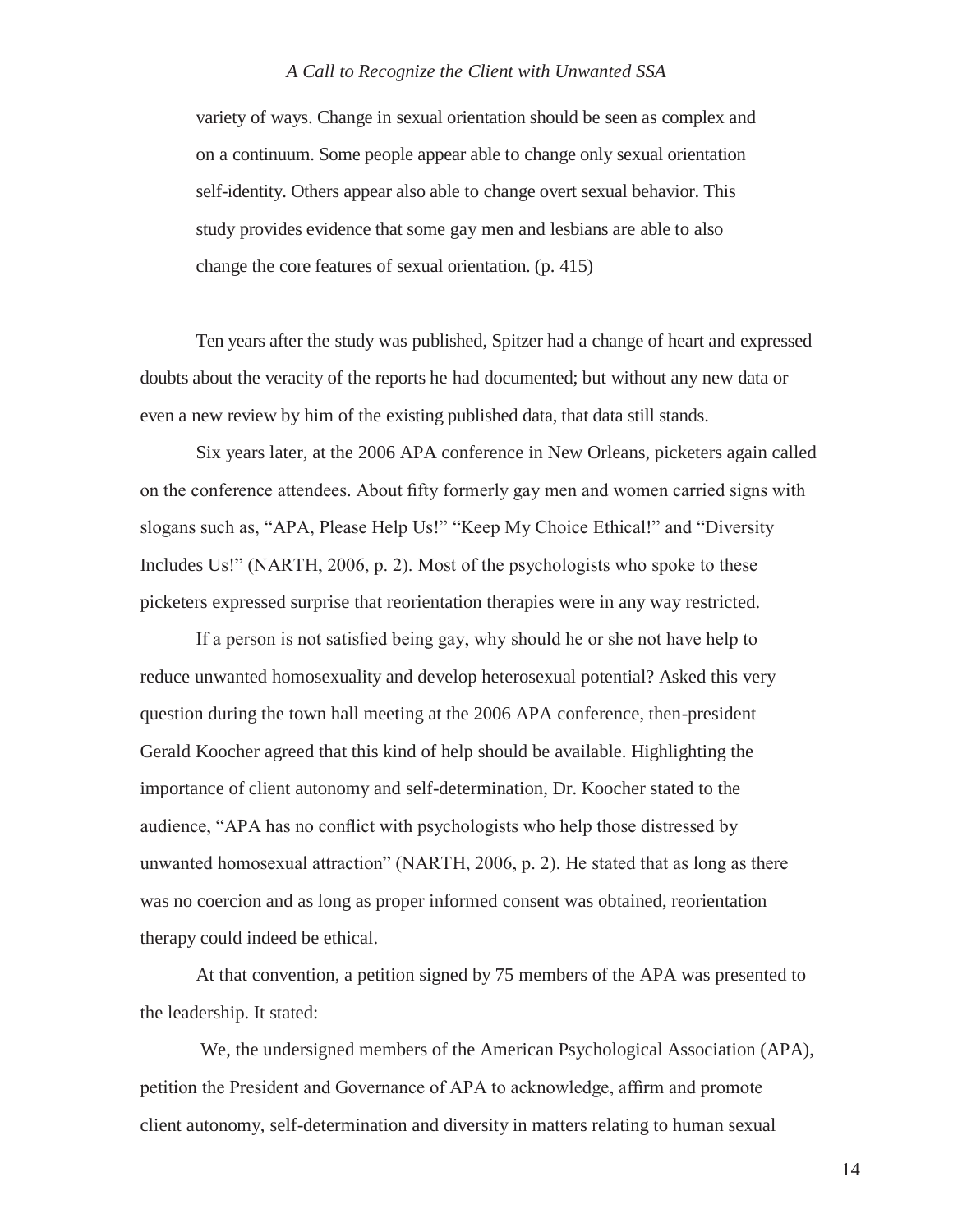adaptation. Further, we petition APA to support the individual's inalienable right to either claim a homosexual identity, or to pursue change in sexual adaptation in accordance with the ethical principles of APA and consistent with an individual's expressed value system. Finally, we petition APA to recognize, accept and provide opportunities for both gayaffirming therapists and reorientation therapists to express views and announce programs in *The Monitor* and other publications under APA's purview. (NARTH, 2008a)

At the 2008 APA convention in Boston, still more formerly homosexual men and women filled the town hall meeting—along with psychologists professionally committed to reorientation therapy—to once again call for the APA's acknowledgment of their position. Serving on the town hall panel were APA president Alan Kazdin, CEO Norman Anderson, and president-elect James Bray.

NARTH president A. Dean Byrd asked the panel if he, a conservative Christian psychologist with traditionalist views, was welcome in APA. Dr. Kazdin answered:

APA would be at a great loss without you. We would suffer without you........There are very few influences that have the scope and swath of influence as religion...... without you, we would be ignoring a huge influence and huge part of reality. So not only do we want you, I would encourage you to leave the meeting and bring in more of your friends. We need a larger representation, not a smaller one.

Another man in the audience stood up to say, "I am a former homosexual and a master's level psychologist. I hope to dedicate my career to helping others like me. Is there a place for me within the APA?" In response, Dr. Kazdin implied that there was indeed a place, saying, "Diversity, for us, is not a matter of 'us.'There is diversity under all contexts, conditions, cultures, identity. And we need not only to understand it, but to have the advocates for it in our 'home.' ..... The question suggests we haven't done our job well.......which is, if we do APA correctly, the question shouldn't come up."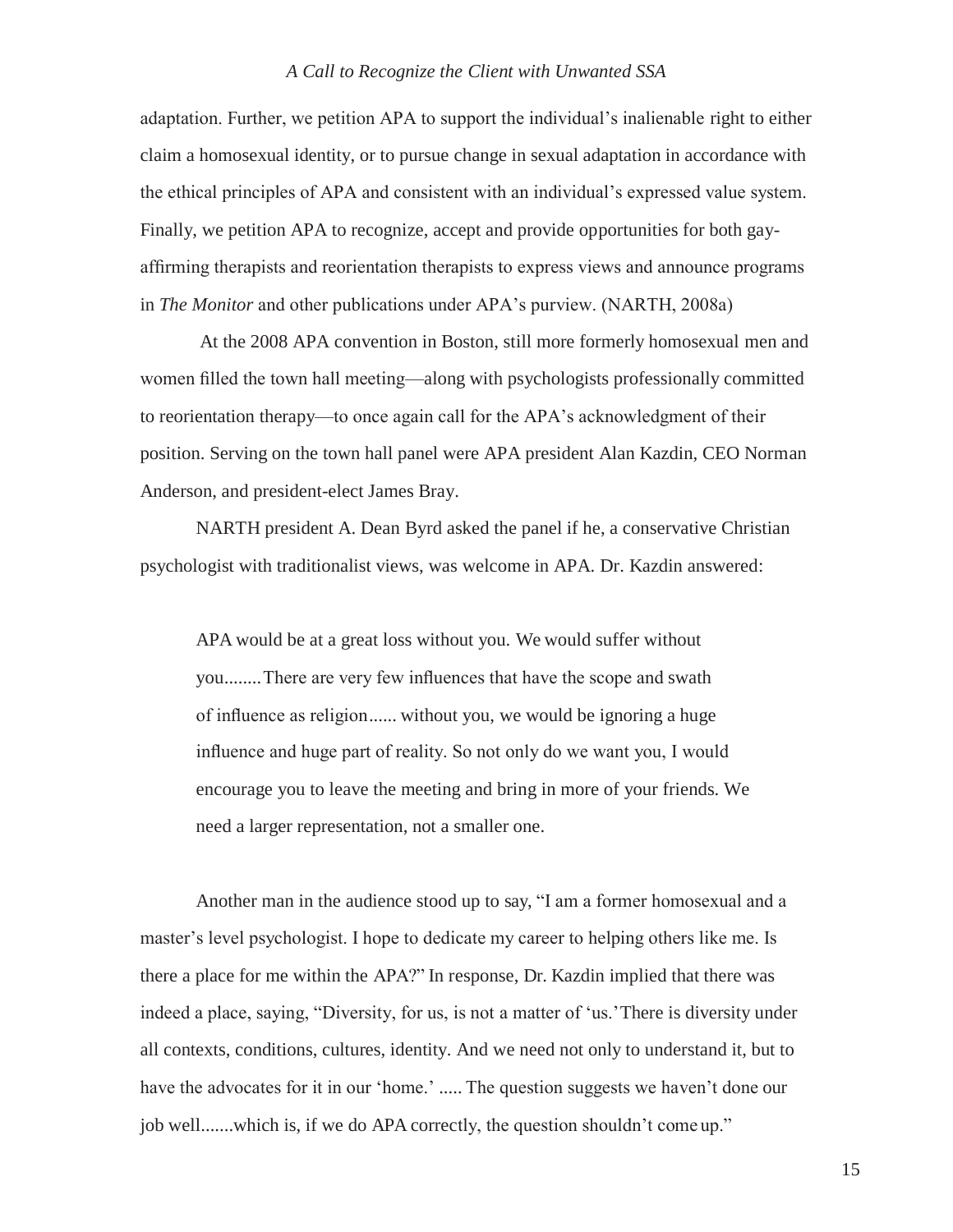APA's CEO Norman Anderson added:

One of the big issues for us for some time now has been to make APA as welcoming to all points of view as possible. And most recently this was made most salient in a task force report put together in 2005 . . . and one of the principal things they focused on was how welcoming is APA, because some people had felt that it wasn't as welcoming as possible. So that was one of many motivations that moved us in the direction of hiring a diversity officer to actually take us to the next level of being a truly inclusive organization. We really have to put our aspirations in action and make sure we are what we say we are, and where we hope to be.

Later that same day at a second town hall meeting, a graduate student introduced herself as a former lesbian who had benefited from psychotherapy. She expressed the same concern about disenfranchisement, saying, "I am interested in pursuing a career path that will allow me to help others like me, but I'm concerned that if I join the APA, I will be aligning myself with an organization that is governed more by politics than by science. What assurance can you offer me that this is not the case?" She too was assured that APA would be welcoming of ideological and worldview diversity (APA, 2008b).

#### **Psychologists Who Support Freedom of Choice**

Nicholas Cummings, a former president of the APA, has spoken out as a supporter of therapeutic choice. Cummings is a past president of Division 12 (Clinical) and Division 29 (Psychotherapy) and a recipient of psychology's Gold Medal for Lifetime Contributions to Practice. He has worked with hundreds of homosexually oriented men and women in his own practice—some of whom, he says, reoriented to heterosexuality when he worked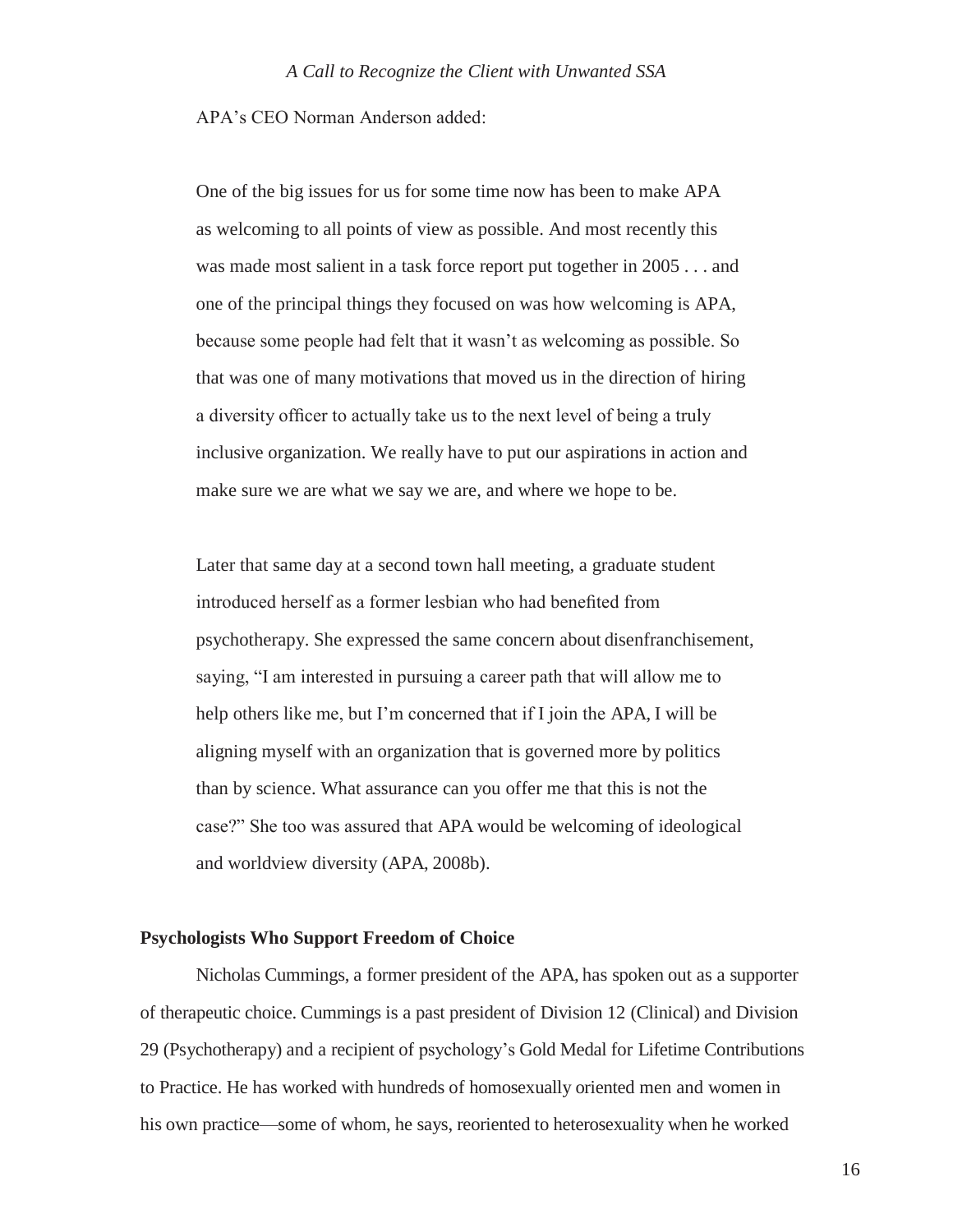with them (NARTH, 2008b). Cummings supports the rights of future clients to receive such therapy, stating, "Attempting to characterize all sexual reorientation therapy as 'unethical' violates patient choice and gives an outside party a veto over patients' goals for their own treatment. A political agenda shouldn't prevent gays and lesbians who desire to change from making their own decisions" (Cummings, 2013).

A similar statement was made by another APA past president, Robert Perloff:

The individual has the right to choose whether he or she will accept a gay identity. It is his or her choice, not that of an ideologically driven interest group. To discourage a psychotherapist from undertaking a client wishing to convert is anti-research, anti-scholarship, and antithetical to the quest for truth. (Nicolosi, 2006)

Brent Scharman, former president of the Utah Psychological Association, has asserted that all homosexual individuals should have the right to pursue change. He maintained that it is the client who should determine the direction of such treatment (Scharman, 1999). Martin Seligman, president of the APA in 1998, also has written in support of the reasonableness of offering such professional care. In his book *What You Can Change and What You Can't,* he cites research that is optimistic about change for those who have had fewer homosexual experiences and/or some bisexual feelings (Seligman, 2008).

In the symposium entitled "Destructive Trends in Mental Health" at the 2008 APA convention in Boston, former APA president Frank Farley noted that "political correctness has no place in the ethics code" (Byrd, 2008). Farley stated further that the "recent attempts to proscribe therapy aimed at sexual identity change are a misuse of the ethics process" (Byrd, 2008).

Writing in the journal *Psychotherapy*, Mark Yarhouse (1998) of Regent University also made a powerful case for the ethicality of reorientation therapy: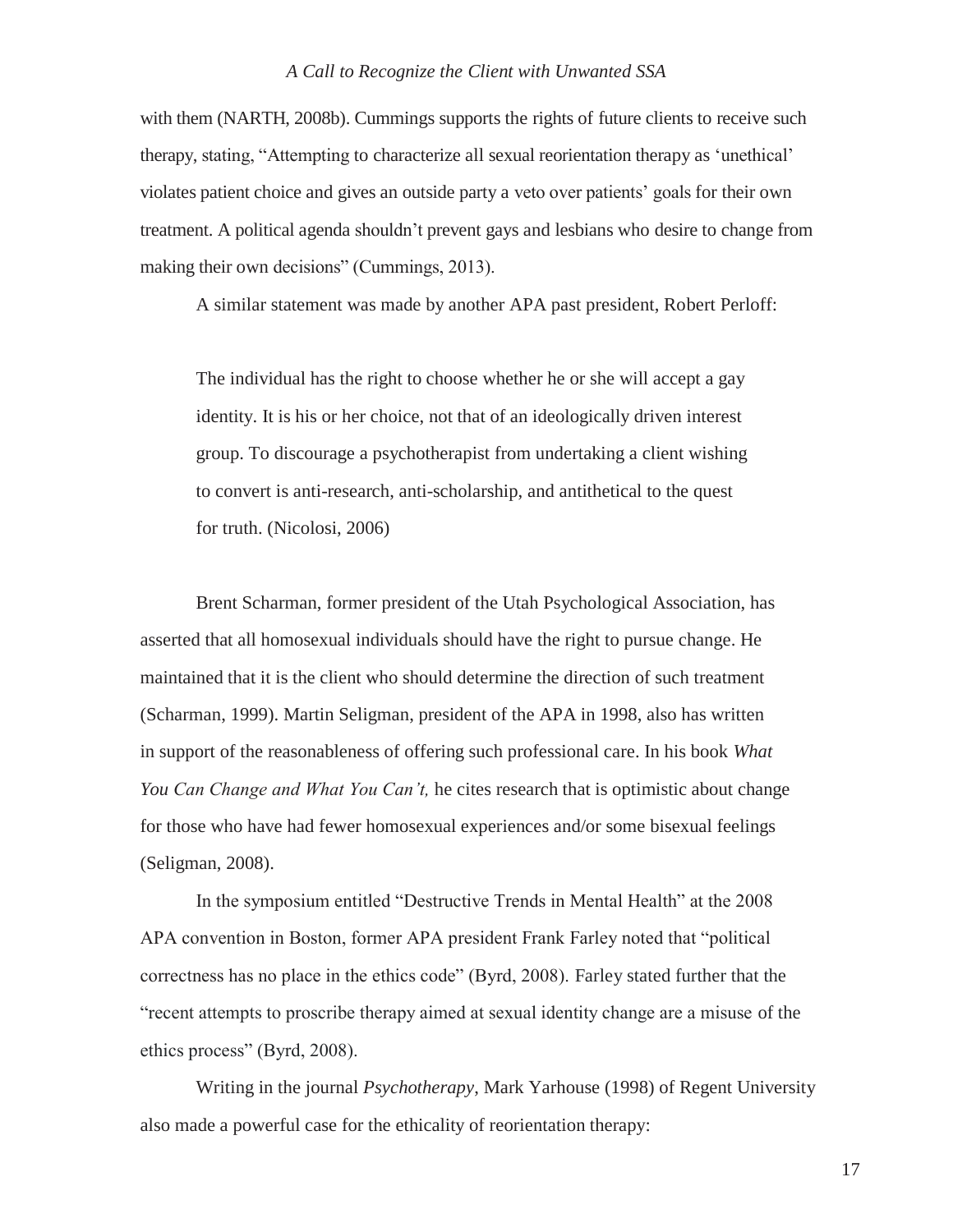Psychologists have an ethical responsibility to allow individuals to pursue treatment aimed at curbing experiences of same-sex attraction . . . not only because it affirms the clients'right to dignity, autonomy and agency . . . but also because it demonstrates regard for diversity. (p. 248)

#### **Recommendations**

Psychologists must respect the goals and objectives expressed by the client who is dissatisfied with his or her same-sex attraction and not simply dismiss such values as unresolved homophobia that the therapist has an obligation to change. As with all ethical treatment, there should be informed consent, and noncoercive techniques should be used that allow the client to follow his or her own life goals. The client's motivations must be examined, as some persons will feel ego-alien pressure from negative and coercive social, family, and religious influences. Childhood experiential factors, including those that influenced gender identity, should also be fully explored.

It is time for our professional associations to once again acknowledge the importance of client self-determination as the crowning principle of our code of ethics and to respect the Leona Tyler Principle, which states that all official APA position statements and resolutions must be based on rigorous science and demonstrable professional experience. The recognition of treatment options for individuals with unwanted same-sex attractions is not a threat to gay rights. Gay-rights advances need not—and, in fact, should not—obliterate the rights of any other group. Nor should political ideology be allowed to dominate the client-patient relationship. We should recall the advice of Sigmund Freud (1955), who wrote in 1919: "We refuse most emphatically to turn a patient . . . into our private property, to decide his fate for him, to force our own ideals upon him . . . in the service of a particular philosophy. In my opinion, this is . . . to use violence [upon the patient]" (pp. 164–165).

Therefore, I propose the following: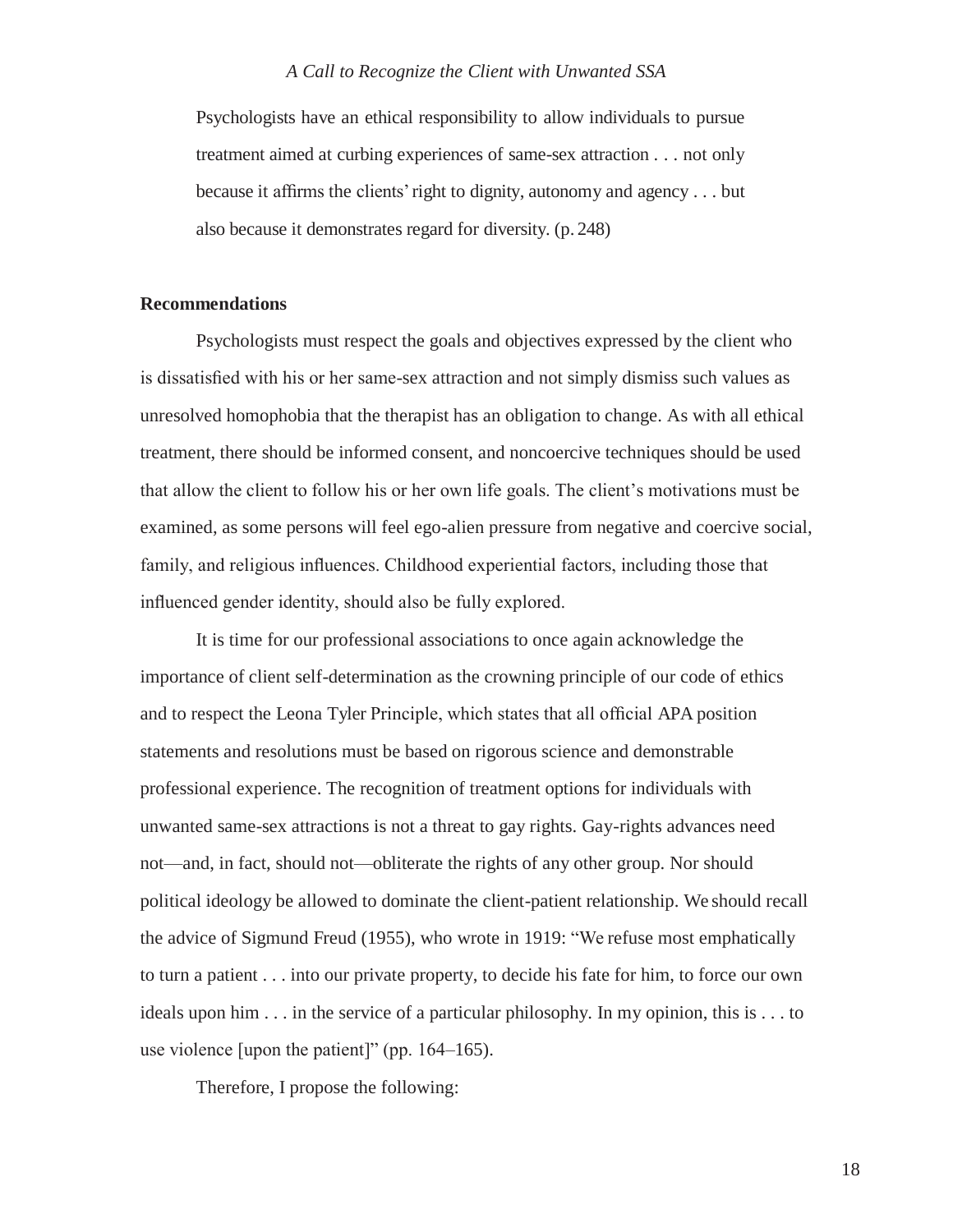- 1. Those seeking to diminish their same-sex attractions and develop their heterosexual potential should receive the same respect for their goals as other marginalized groups, and therapists should not attempt to persuade them to abandon their values and worldviews.
- *2.* Statements made by APA leaders must be backed by science and must be free from personal bias or political ideology. Committees chosen to study issues of sexual orientation should be philosophically diverse and include reorientation therapists. Such committees should not be composed primarily or entirely of those who are personally gay and committed to gay advocacy, as was the case with the group that wrote the 2009 *Report of the APA Task Force on Appropriate Therapeutic Responses to Sexual Orientation.*
- 3. Our profession should strive to understand its own cultural and professional biases—including those within our own association—that limit the understanding of the ex-gay experience and of people with traditionalist worldviews.
- 4. Psychologists should familiarize themselves with outside resources, both professional and lay, for individuals with unwanted same-sex attractions. The latter have the challenge of *coming out* twice: first as nonheterosexual, and later as heterosexually identified. During this process, they are often faced with stereotyping labels such as "homophobic," "hypocritical," "unenlightened," and "self-deceived." Like other sexual minorities, these clients face stigma and misunderstanding.

It is now time for the APA to move beyond mere words into tangible actions that reflect the embrace of a "pro-choice" position for clients who seek change in their sexual attractions and behaviors.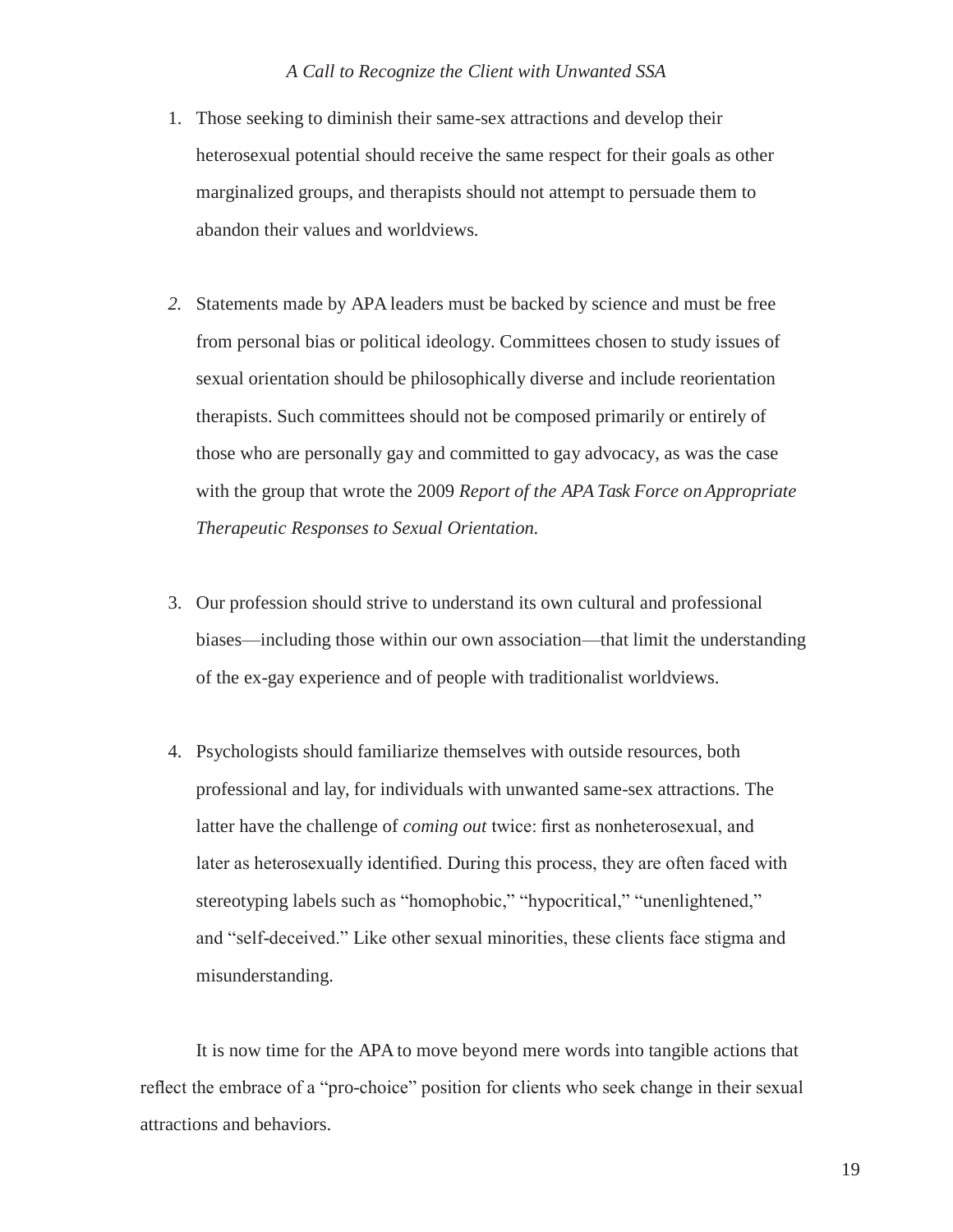### **References**

- American Psychological Association. (2008a). *Answers to your questions: For a better understanding of sexual orientation and homosexuality.* Retrieved from http:// [www.apa.org/topics/lgbt/orientation.aspx](http://www.apa.org/topics/lgbt/orientation.aspx)
- American Psychological Association (Producer). (2008b). *APA town hall meeting, Boston*  [Motion picture]. Available from the American Psychological Association, 750 First St. NE, Washington, DC 20002-4242.
- American Psychological Association. (2009). *Report of the American Psychological Association task force on appropriate therapeutic responses to sexual orientation*. Retrieved from<http://www.apa.org/pi/lgbt/resources/therapeutic-response.pdf>
- American Psychological Association. (2011). *Guidelines for psychological practice with lesbian, gay, and bisexual clients.* Retrieved from<http://www.apa.org/pi/lgbt/> resources/guidelines.aspx?item=3
- Byrd, D. (2008). *APA symposium focuses on destructive trends in mental health.* Retrieved from [http://www.narth.com/#!narth-and-the-apa---a-brief-history/c226](http://www.narth.com/%23!narth-and-the-apa---a-brief-history/c226)
- Cummings, N. (2005). *Destructive trends in mental health: The well intentioned path to harm.* New York: Routledge.
- Cummings, N. (2013, July 30). Sexual reorientation therapy not unethical. *USA Today*. Retrieved from [http://www.usatoday.com/story/opinion/2013/07/30/sexual](http://www.usatoday.com/story/opinion/2013/07/30/sexual-)reorientation-therapy-not-unethical-column/2601159/
- Freud, S. (1955). Lines of advance in psycho-analytic therapy. In J. Strachey (Ed. & Trans.), *The Standard Edition of the Complete Psychological Works of Sigmund Freud*, 17:158–168. London: Hogarth Press. (Original work published 1919.)
- Herek, G. M., Gillis, J. R., & Cogan, J. C. (2009). Internalized stigma among sexual minority adults: Insights from a social science perspective. *Journal of Counseling Psychology, 56,* 32–43.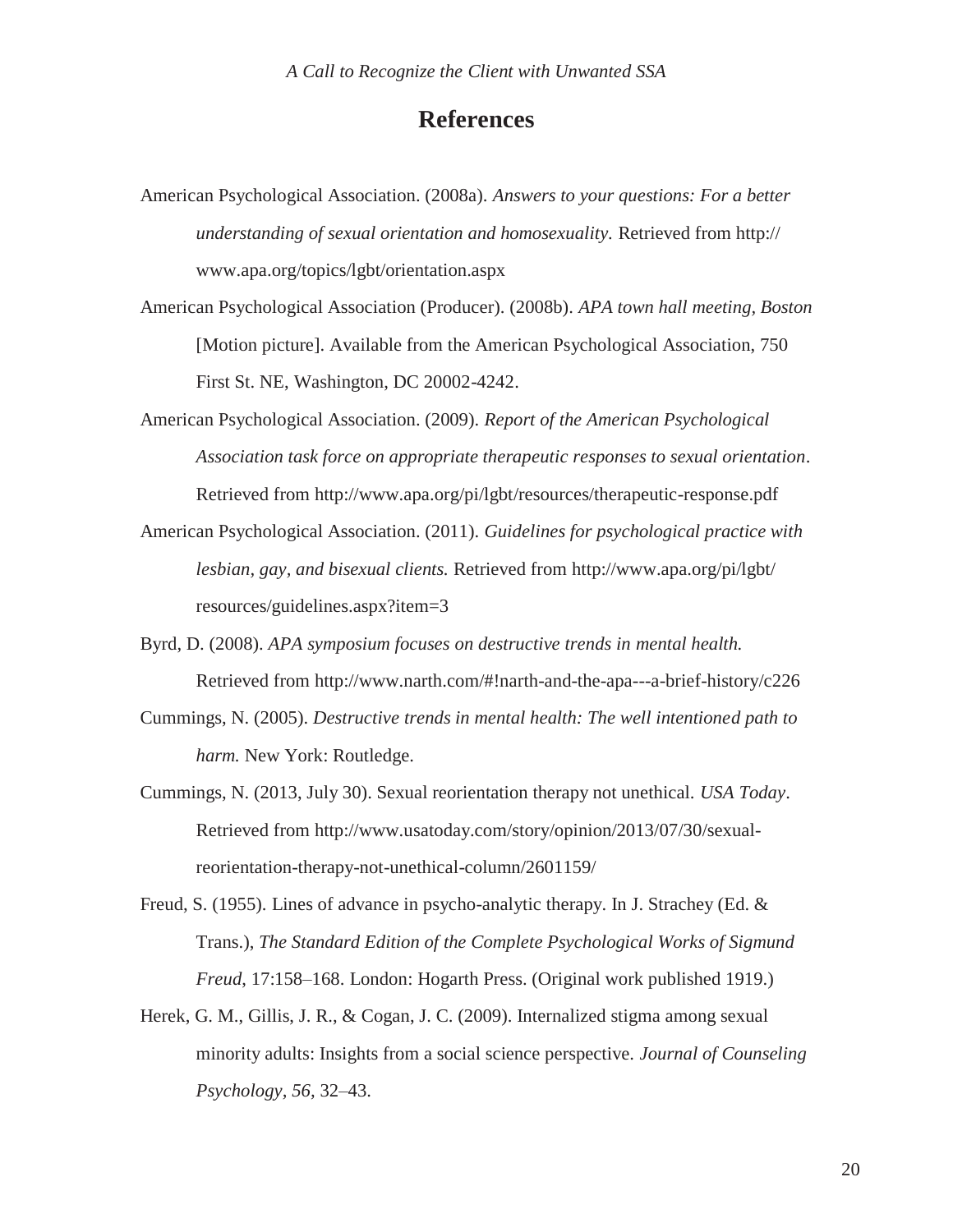Just the Facts Coalition. (2008). *Just the facts about sexual orientation and youth: A primer for principals, educators, and school personnel.* Washington, DC: American Psychological Association. Psychological Association. Retrieved from [www.apa.org/pi/lgbc/publications/justthefacts.html](http://www.apa.org/pi/lgbc/publications/justthefacts.html)

Koocher, G. P. (2006). Psychological science is not politically correct. *Monitor on Psychology, 37*(9), 5. Retrieved from<http://www.apa.org/monitor/oct06/pc.aspx>

- Mills, K. I. (2009). *Insufficient evidence that sexual orientation change efforts work, says APA.* Washington, DC: American Psychological Association. Retrieved from <http://www.apa.org/news/press/releases/2009/08/therapeutic.aspx>
- National Association for Research and Therapy of Homosexuality. (2006). President Koocher says APA has no disagreement with treatment of unwanted homosexual attraction. *National Association for Research and Therapy of Homosexuality Bulletin, 14*(2), 2. Retrieved from<http://www.narth.org/docs/koocher.html>
- National Association of Research and Therapy of Homosexuality. (2008a). *Petition to the president and governance of the American Psychological Association.* Retrieved from [http://www.narth.org](http://www.narth.org/) /docs/petition2.html
- National Association of Research and Therapy of Homosexuality. (2008b, December). *Former APA president Dr. Nicholas Cummings describes his work with SSA clients*. Retrieved from<http://www.narth.org/docs/cummings.html>
- National Association of Research and Therapy of Homosexuality. (2010). Practice guidelines for the treatment of unwanted same-sex attractions and behavior. *Journal of Human Sexuality, 2*, 5–65.
- Nicolosi, J. (2006). *Open letter to APA President Koocher.* Retrieved from [http://www.](http://www/) narth.org/docs/nicospeech.html
- Phelan, J. (2014). *Successful outcomes of sexual orientation change efforts: An annotated bibliography*. Charleston, SC: Practical Application Publication.